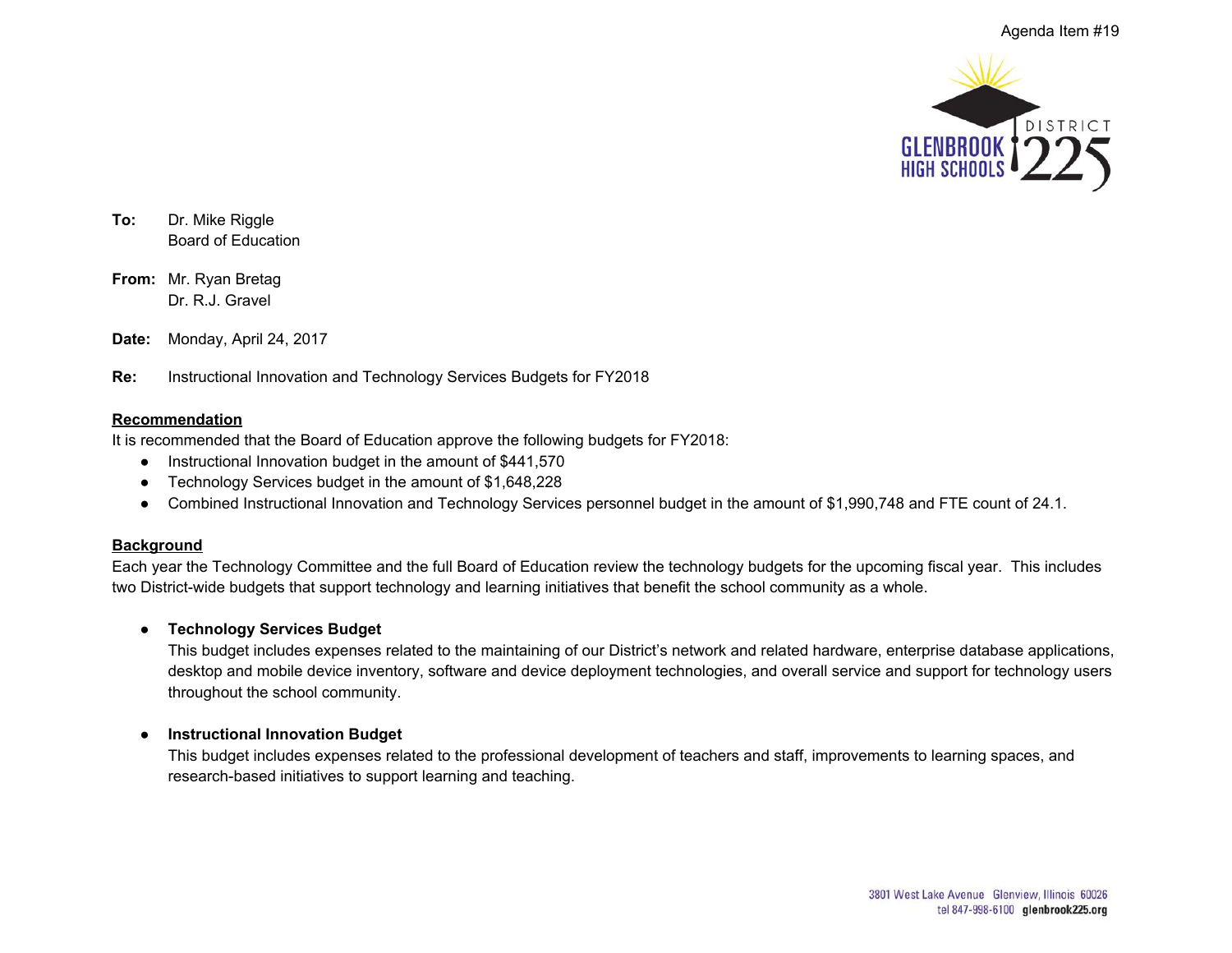This year the two departments worked in partnership to reclassify expenses that were previously split between two sets of accounts. This includes a substantial reclassification with regards to software license agreements and hardware maintenance expenses, so that they are managed by a single department. A summary of the recommended budgets for these departments is presented below. Additional information regarding each department's operating and personnel expenses is included in the subsequent pages.

|                            | <b>Operating Expenses (Excluding Personnel)</b> |               |               |                                                                                                                          |  |  |
|----------------------------|-------------------------------------------------|---------------|---------------|--------------------------------------------------------------------------------------------------------------------------|--|--|
|                            | <b>FY2016</b>                                   | <b>FY2017</b> | <b>FY2018</b> | <b>Discussion</b>                                                                                                        |  |  |
| <b>Technology Services</b> | \$1,668,000                                     | \$1,598,000   | \$1,648,228   | Includes a reclassification of \$25,000 from the public relations<br>budget for website hosting and maintenance expense. |  |  |
| Instructional Innovation   | \$537,500                                       | \$493,500     | \$426,570     |                                                                                                                          |  |  |
|                            | \$2,205,500                                     | \$2,091,500   | \$2,074,798   | 0.8% (\$16,702) decrease                                                                                                 |  |  |

# *Technology Services Budget*

In June 2016, the Board of Education approved a Technology Services budget in the amount of \$1,598,000. The Technology Services team has worked within budget parameters to maintain existing services, further streamline operations, and enhance the experiences of our students and staff. The proposed Technology Services budget for FY2018 shows an overall increase of \$50,228 (3.14%).

In addition to the increase in the software maintenance fee budget, several other budget lines experienced minor increases. Additional discussion regarding expense variances are presented in the chart that follows.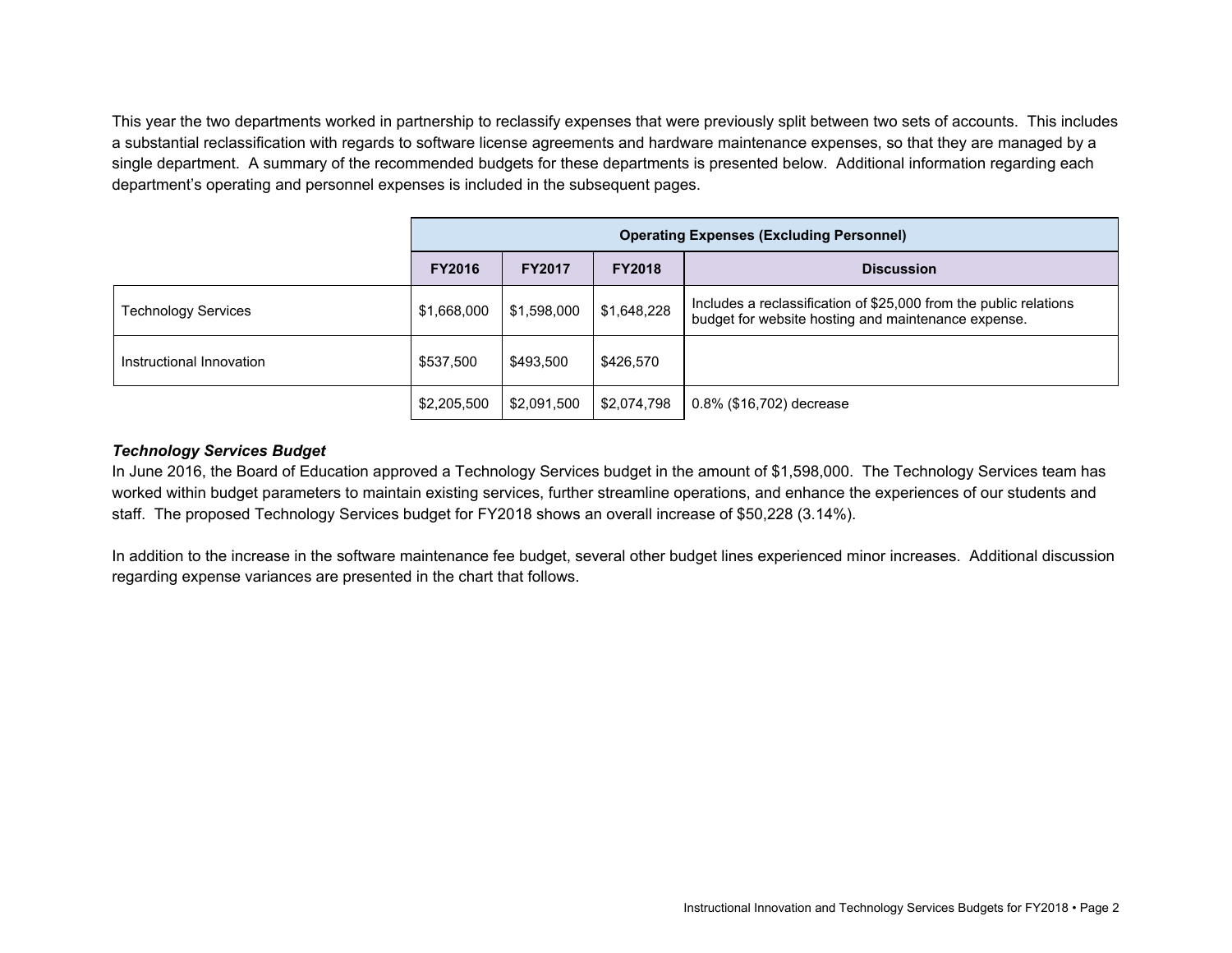|                                                                                                                     |                                                                                                                                                                                                                                                                                                                                                                                                            | <b>Technology Services Budget</b>                                                                                                                                      |                                                                                                                                                                              |                                                                                                                                                                       |                                                                                                                                                                                        |  |  |
|---------------------------------------------------------------------------------------------------------------------|------------------------------------------------------------------------------------------------------------------------------------------------------------------------------------------------------------------------------------------------------------------------------------------------------------------------------------------------------------------------------------------------------------|------------------------------------------------------------------------------------------------------------------------------------------------------------------------|------------------------------------------------------------------------------------------------------------------------------------------------------------------------------|-----------------------------------------------------------------------------------------------------------------------------------------------------------------------|----------------------------------------------------------------------------------------------------------------------------------------------------------------------------------------|--|--|
|                                                                                                                     |                                                                                                                                                                                                                                                                                                                                                                                                            | <b>FY2016</b>                                                                                                                                                          | <b>FY2017</b>                                                                                                                                                                | <b>FY2018</b>                                                                                                                                                         | <b>Discussion</b>                                                                                                                                                                      |  |  |
| $3 - -$<br>3113<br>3120<br>3165<br>3160<br>3230<br>3320<br>3322<br>3322<br>3323<br>3430<br>3900<br>$4 - -$<br>$5--$ | <b>Purchased Services</b><br><b>Testing Services</b><br>Consultants<br>Software License Agreement*<br>Software Maintenance Agreement<br>Professional Development<br>Repairs and Maintenance Services<br>Leases (Prior)<br>Leases (New - Outlined Below)<br>Mileage and Travel Expenses<br>Telecommunications<br><b>Contractual Services</b><br><b>Supplies &amp; Materials</b><br><b>Capital Equipment</b> | \$15,000<br>\$61,000<br>\$134,000<br>\$119,000<br>\$26,000<br>\$40,000<br>\$656,000<br>\$0<br>\$2,000<br>\$160,000<br>\$37,000<br>\$1,250,000<br>\$14,000<br>\$342,000 | \$20,000<br>\$80,000<br>\$130,000<br>\$130,000<br>\$26,000<br>\$60,000<br>\$500,000<br>\$220,000<br>\$2,000<br>\$180,000<br>\$50,000<br>\$1,398,000<br>\$20,000<br>\$115,000 | \$25,000<br>\$70,000<br>\$0<br>\$560,728<br>\$40,000<br>\$50,000<br>\$420,000<br>\$60,000<br>\$3,500<br>\$180,000<br>\$70,000<br>\$1,479,228<br>\$20,000<br>\$100,000 | $\circ$ Difference due to absorption of fees previously<br>managed by other departments and reclassification<br>of software license expenses<br>○ Difference due to lease retirements. |  |  |
| $7 - -$                                                                                                             | <b>Non-Consumable Supplies</b>                                                                                                                                                                                                                                                                                                                                                                             | \$62,000                                                                                                                                                               | \$65,000                                                                                                                                                                     | \$50,000                                                                                                                                                              |                                                                                                                                                                                        |  |  |
|                                                                                                                     | * Represents one-time purchase software titles.                                                                                                                                                                                                                                                                                                                                                            | \$1,668,000                                                                                                                                                            | \$1,598,000                                                                                                                                                                  | \$1,648,228                                                                                                                                                           | 3.14% increase                                                                                                                                                                         |  |  |

# Software License/Maintenance Agreements

As identified in the chart above, one of the largest expenses of the Technology Services budget is related to software agreements. In response to industry trends, many of our software providers have transitioned away from one-time license purchases to annual license fees. This transition has resulted in more frequent software updates and enhancements, as well as improved customer support experiences, but it has also resulted in increased ongoing costs. In an effort to manage these expenses, district and school leadership teams work together each year to review all software license expenses, and identify the appropriate renewal or cancellation path. As a result, the FY2018 Technology Services budget includes a shift in software agreement expenses from other portions of our budget, to a single District-managed account. By consolidating the majority of software maintenance fees and contracted services into a single account overseen by the Technology Services team, we are better able to ensure uninterrupted access to services between renewal cycles.

The consolidation of software license fees into the Technology Services budget resulted in a budgetary shift of \$300,728 from other areas of the budget. Of this amount, \$239,200 was transferred from the Instructional Innovation budget; \$17,436 from the Business Services budget; and \$20,000 from the Public Relations budget. A separate increase of \$24,092 was built into the budget (moved from other areas of the Technology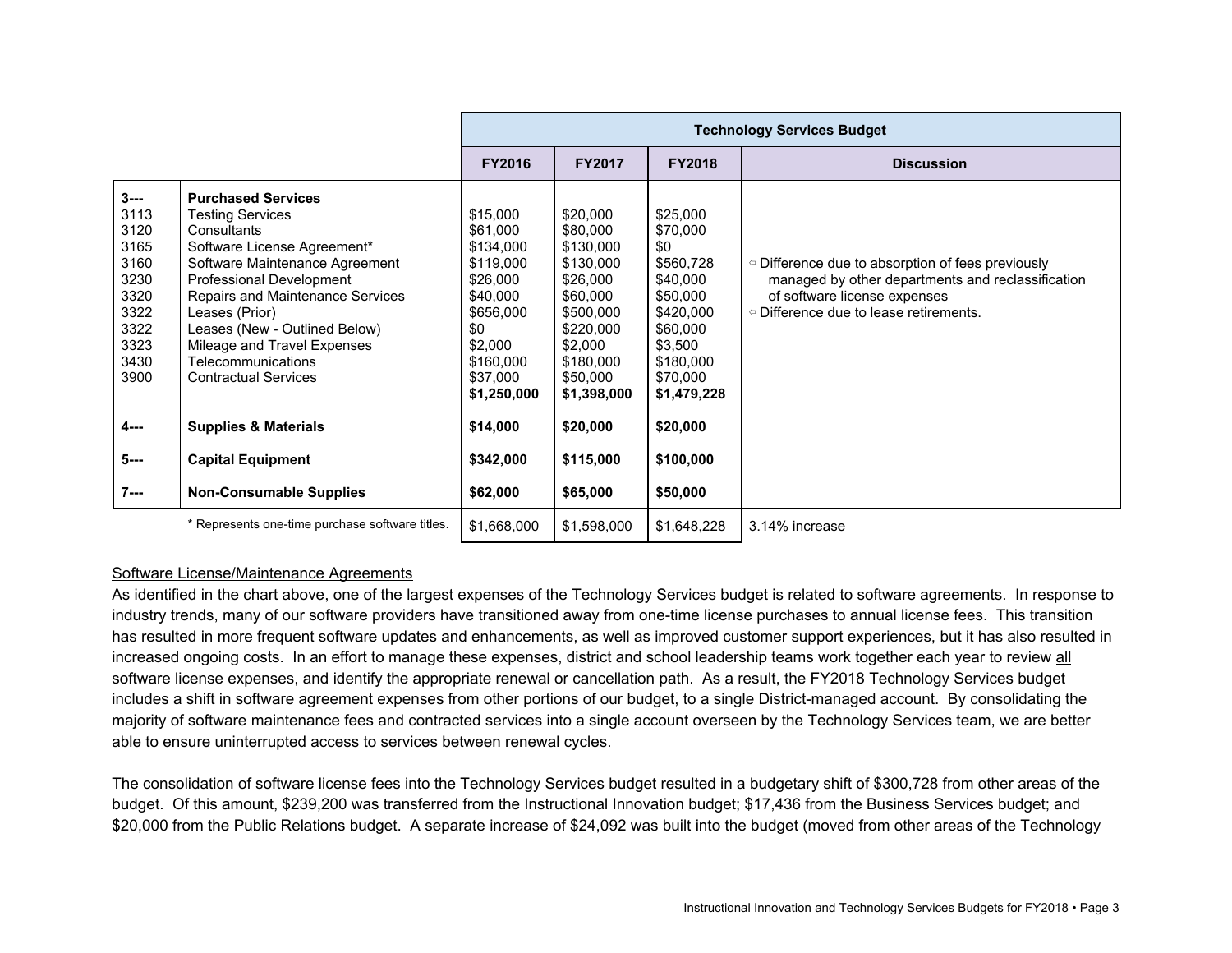Services budget) to accommodate a 3-year software licenses renewal for our workstation security/protection software, Sophos. To provide additional insight regarding the District's software license expenses, a list of our top 10 license expenses includes:

| Category                   | <b>Name and Description</b>                                                                                                                                                                                                                                                                                                                                                                                                                                                                  | FY2018 Expense |
|----------------------------|----------------------------------------------------------------------------------------------------------------------------------------------------------------------------------------------------------------------------------------------------------------------------------------------------------------------------------------------------------------------------------------------------------------------------------------------------------------------------------------------|----------------|
| Educational                | <b>PowerSchool</b><br>PowerSchool serves as our District's student information system.                                                                                                                                                                                                                                                                                                                                                                                                       | \$50,196       |
| Operational                | <b>Microsoft Open License Agreement</b><br>The Microsoft Open License Agreement allows the District to utilize the Microsoft Office productivity suite, Microsoft<br>operating system (e.g. Windows 10) and Microsoft Server operating system (e.g. Server 2016). Additionally, the<br>license allows the District to leverage several core functions of its network and security services including our user<br>database (Active Directory) and authentication services (e.g. LDAPS, ADFS). | \$41,823       |
| Operational                | <b>Sophos</b><br>Sophos provides workstation endpoint security and threat prevention for our macOS and Windows workstations.<br>Sophos' product provides workstation protection and reporting for devices that are on campus, and at home.                                                                                                                                                                                                                                                   | \$24,566       |
| <b>Business</b>            | <b>Skyward</b><br>Skyward serves as the District's financial management and human resources system.                                                                                                                                                                                                                                                                                                                                                                                          | \$24,092       |
| Business /<br>Educational  | <b>InfoSnap</b><br>InfoSnap provides enrollment and registration services for parents. We presently use InfoSnap for three separate<br>processes: annual online enrollment and residency verification (completed by parents each summer); new student<br>online enrolment process (for incoming freshman and transfer students); bus transportation application.                                                                                                                             | \$20,000       |
| Educational                | <b>Frontline Technologies' Aesop</b><br>Aesop is the District's automated substitute replacement system. It enables staff members requiring replacement to<br>report their absences, and for our substitute pool to select their job assignments for a given day.                                                                                                                                                                                                                            | \$20,000       |
| Operational                | <b>VMware</b><br>VMware is our virtual server environment software and management agreement; we manage over 200 virtual servers.                                                                                                                                                                                                                                                                                                                                                             | \$16,326       |
| Educational                | <b>Esped</b><br>Esped serves as the District's special education student information system.                                                                                                                                                                                                                                                                                                                                                                                                 | \$13,375       |
| Operational                | Aruba<br>Aruba is our District's wireless network hardware manufacturer, and wireless network software.                                                                                                                                                                                                                                                                                                                                                                                      | \$13,119       |
| Public<br><b>Relations</b> | AmericanEagle<br>AmericanEagle provides hosting services for the District's website.                                                                                                                                                                                                                                                                                                                                                                                                         | \$12,228       |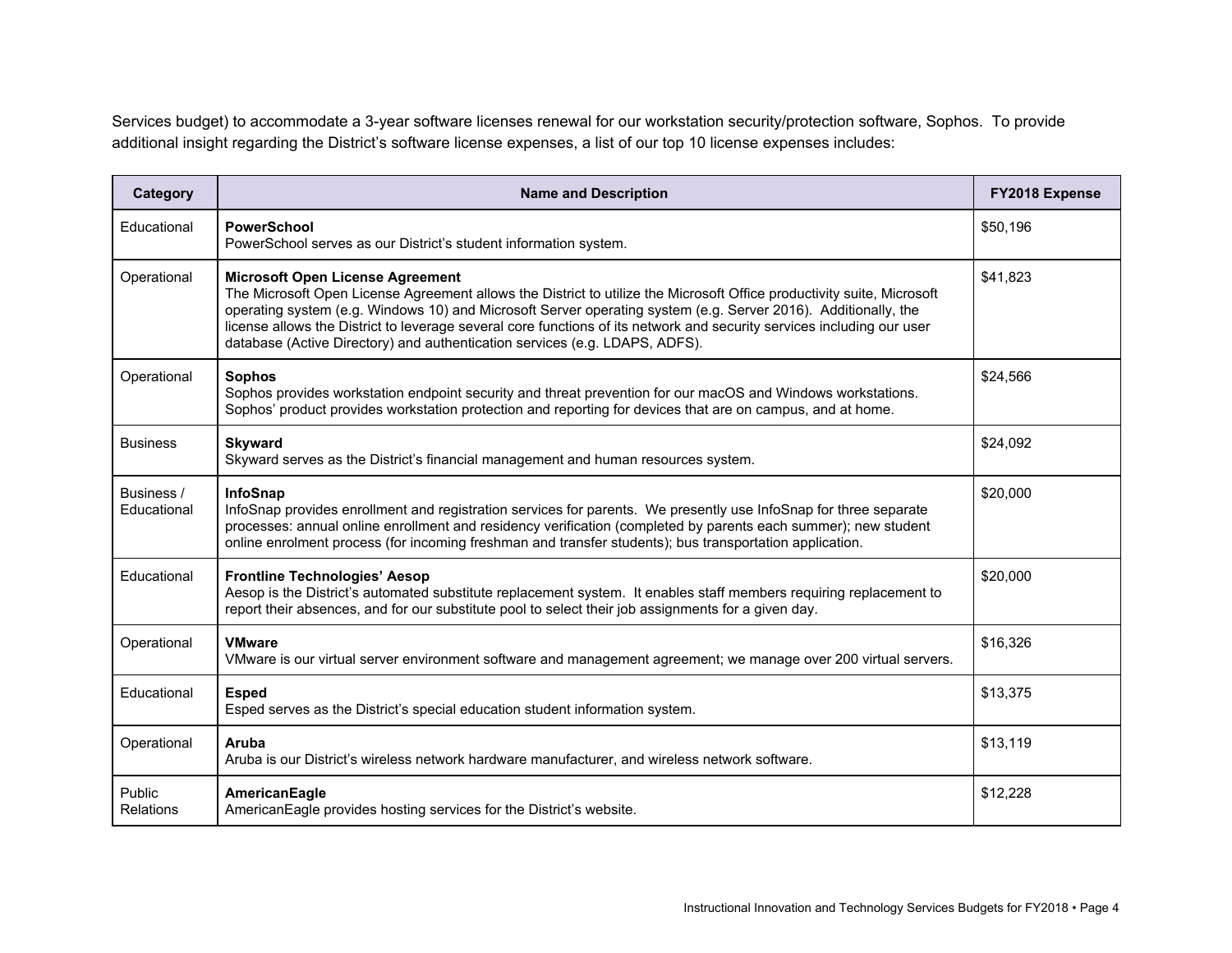# Initiative 1 - Workstation Replacement Cycle

As part of the FY2018 technology services budget, we are proposing the purchase of additional staff and student workstations based on our current needs and established replacement cycle. A detailed roster of workstation replacements itemized by function has been included. It should be noted that the types of devices included in this year's replacement cycle are our District's standardized models that complement our existing inventory (make, model, specification). Establishing consistency in the makes and models of our workstations provides greater ability to provide technical support, and also enables us to incorporate efficiencies in our device deployment and management processes.

This year's workstation replacement cycle is estimated to cost \$39,150 for staff workstations and \$85,400 for student workstations. The estimated cost for each replacement device has been set at an amount not to exceed \$1,350. We anticipate that the actual purchase expense will be less, which will be presented to the Board after a competitive bidding process has been completed.

| <b>Location / Purpose</b>                                                                                | Qty. | <b>Unit Description</b>       | <b>Estimated Unit Cost</b> | <b>Extended Cost</b> |
|----------------------------------------------------------------------------------------------------------|------|-------------------------------|----------------------------|----------------------|
| GBA - Repair and New Employee Pool                                                                       |      | MacBook Air                   | \$1,350                    | \$9.450              |
| GBA - Repair and New Employee Pool                                                                       | 10   | Lenovo Yoga 260               | \$1,350                    | \$13,500             |
| <b>GBA - Repair Pool</b>                                                                                 | 4    | iMac 21.5"                    | \$1,350                    | \$5.400              |
| <b>GBN</b> - Science Department Shared Cart<br>(B <sub>126</sub> , B <sub>128</sub> , B <sub>130</sub> ) | 30   | Lenovo Yoga 260               | \$1,350                    | \$40,500             |
| GBS - CTE Classroom Lab (141)                                                                            | 30   | iMac 21.5"                    | \$1,350                    | \$40,500             |
| <b>GBN / GBS - Clerical Replacement Devices</b>                                                          | 12   | MacBook Air / Lenovo Yoga 260 | \$1,350                    | \$16,200             |
|                                                                                                          |      |                               |                            | \$125,550            |

A summary of the workstation replacement cycle is provided in the chart that follows.

#### Initiative 2 - WGBK-FM Broadcast Equipment Refresh

Glenbrook High School District 225 operates a Class A radio station, authorized by the FCC to serve the communities of Glenview and Northbrook. The station's airtime is shared between Glenbrook North and Glenbrook South, and provides students the opportunity to create and share original programming to the community through the FM channel (88.5 FM) and online streaming services. Each school maintains a fully-functioning broadcast studio supervised by our broadcasting teachers, and the District's technology services department maintains an FCC-approved antenna and transmission equipment room located at Glenbrook North. Over the years, components of the transmission equipment have been replaced as needed due to age and revised FCC requirements.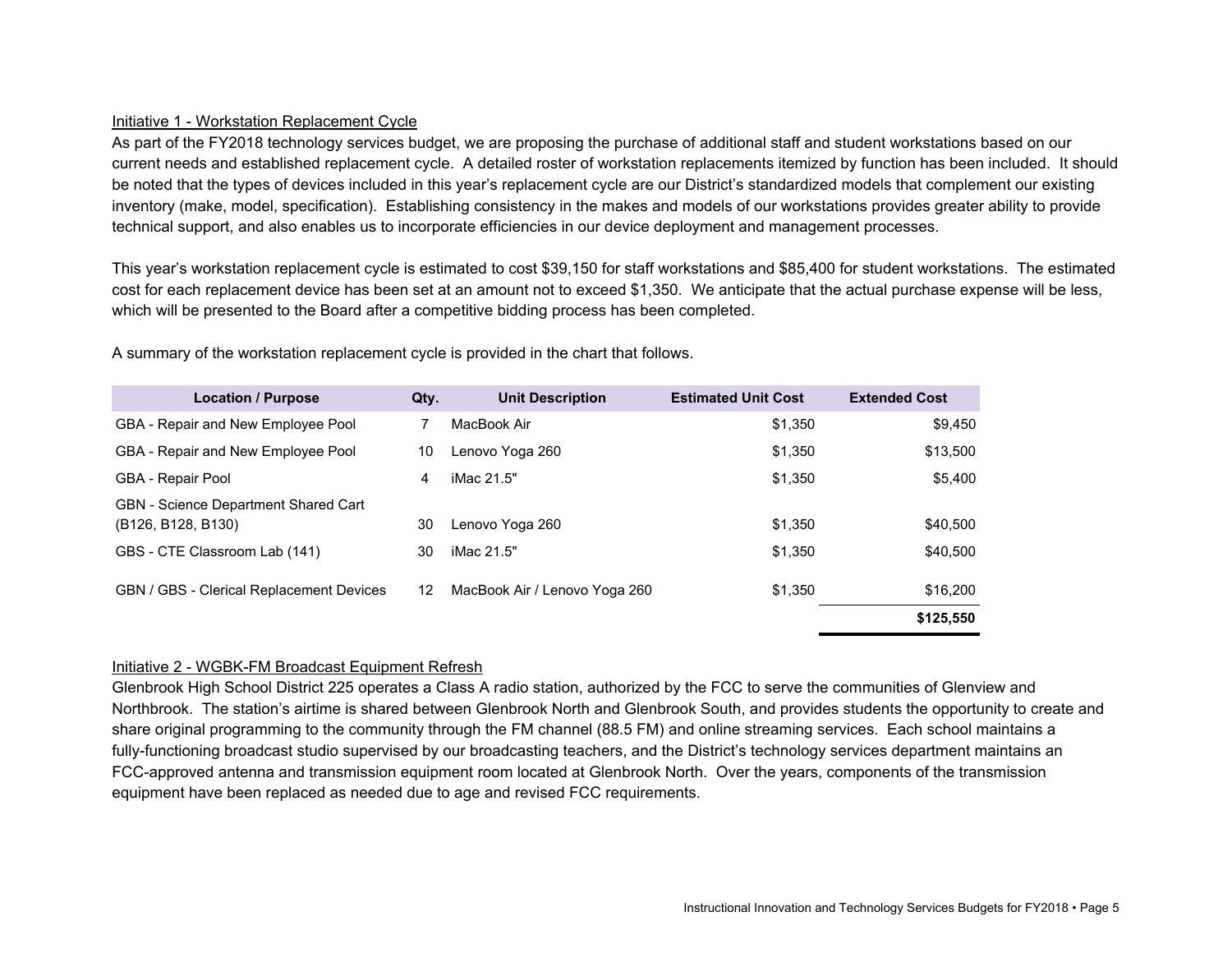Recently, it was determined that the station's antenna, located on the roof of the GBN CPA, needed to be replaced. The need to replace the antenna was identified in March 2017, after the station's monitoring equipment reported that it could no longer broadcast at full power. After a review of the equipment by our station's contracted engineer (Mr. Jim Addie), it was determined that the antenna installed in 1999 had exceeded its usable life, and requires replacement. While evaluating a replacement plan, we recognized that the GBN CPA roof is scheduled to be replaced this summer and determined that it was an ideal time to relocate the transmission equipment from the pit area of the CPA, to a nearby networking closet in the band hallway of Glenbrook North. We estimate that the entire project will cost approximately \$25,000, and will enable us to eliminate the use of a point-to-point student transmitter link (STL) that connects the Glenbrook South and North studios, as well as transition to an IP-based studio link.

# Initiative 3 - Elimination of the Data Center at Glenbrook Off-Campus

This year, the network team has worked diligently to transfer the majority of the equipment from the data center located in the basement of the Off-Campus facility, to the Glenbrook North and South data centers. The remaining pieces of equipment, which include our primary data storage appliances, are scheduled to be relocated to the District Administration Building prior to the installation of new boilers in the Off-Campus facility this summer.

Prior to the equipment being relocated to the Technology Services suite (3rd floor) of the District Administration Building, we need to connect the new data center location to the building's existing generator (which has been verified as suitable for this purpose), install three new equipment racks with integrated power connections and battery packs, and install a small independent cooling system in the room. We estimate that the total cost of this project will be \$75,000 (compared to the original estimate of \$265,000 shared at the February 25, 2016 Technology Committee meeting). The reason for the substantial difference is cost was our ability to move the majority of equipment to available space in the Glenbrook North and South data centers, and the ability to use our existing generator to provide electricity to the equipment in the event of a power outage.

# Initiative Funding Mechanism

All purchases identified would be financed through a 5-year, \$1 buy-out lease with an estimated annual lease payment not to exceed \$60,000.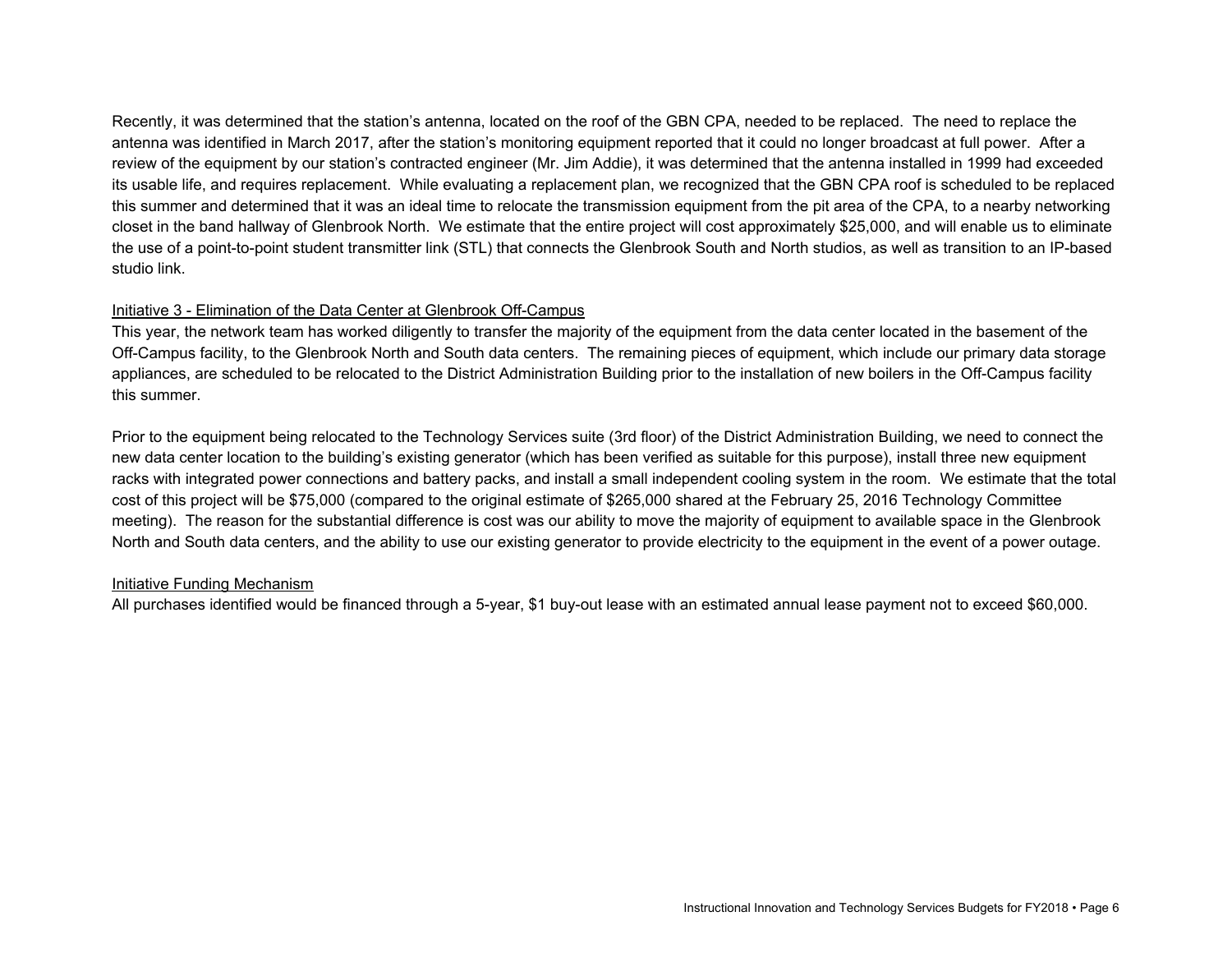# *Instructional Innovation*

Last year's budget for Instructional Innovation was \$493,500. This year's recommended allocation is \$426,570, which represents a 13.56% decrease from the previous year.

|                                                         |                                                                                                                                                                                                                                 | <b>Instructional Innovation Budget</b>                             |                                                                    |                                                                      |                                                                                                                |  |  |
|---------------------------------------------------------|---------------------------------------------------------------------------------------------------------------------------------------------------------------------------------------------------------------------------------|--------------------------------------------------------------------|--------------------------------------------------------------------|----------------------------------------------------------------------|----------------------------------------------------------------------------------------------------------------|--|--|
|                                                         |                                                                                                                                                                                                                                 | <b>FY2016</b>                                                      | <b>FY2017</b>                                                      | <b>FY2018</b>                                                        | <b>Discussion</b>                                                                                              |  |  |
| $3 - -$<br>3165<br>3160<br>3230<br>3320<br>3323<br>3900 | <b>Purchased Services</b><br>Software License Agreement*<br>Software Maintenance Agreement<br><b>Professional Development</b><br>Repairs and Maintenance Services<br>Mileage and Travel Expenses<br><b>Contractual Services</b> | \$342,319<br>\$0<br>\$45,000<br>\$6,000<br>\$0<br>\$0<br>\$393,319 | \$242,500<br>\$0<br>\$30,000<br>\$6,000<br>\$0<br>\$0<br>\$278,500 | \$3,300<br>\$10,000<br>\$25,000<br>\$0<br>\$1,000<br>\$0<br>\$39,300 | $\circ$ Difference due to transfer of responsibility to the<br>Technology Services department.                 |  |  |
| 4---                                                    | <b>Supplies &amp; Materials</b>                                                                                                                                                                                                 | \$139,000                                                          | \$115,000                                                          | \$67,270                                                             |                                                                                                                |  |  |
| 5---                                                    | Capital                                                                                                                                                                                                                         | \$0                                                                | \$0                                                                | \$310,000                                                            | $\approx$ \$110,000 for identified classroom A/V projects;<br>\$200,000 for learning spaces cohort initiative. |  |  |
| $7 - -$                                                 | <b>Non-Consumable Supplies</b>                                                                                                                                                                                                  | \$100,000                                                          | \$100,000                                                          | \$10,000                                                             |                                                                                                                |  |  |
|                                                         | * Represents one-time purchase software titles.                                                                                                                                                                                 | \$537,500                                                          | \$493,500                                                          | \$426,570                                                            | 13.56% decrease                                                                                                |  |  |

# Initiative 1 - Learning Space Cohort Initiative

As presented to the Board of Education in March, a research team of teachers and administrators will study learning spaces and develop design traits for District 225's physical spaces inclusive of audio-visual. This group will serve as the framework for a learning space cohort model where teams of teachers can apply to move forward with a room redesign. The allocation of funds will afford 4-6 classrooms per building.